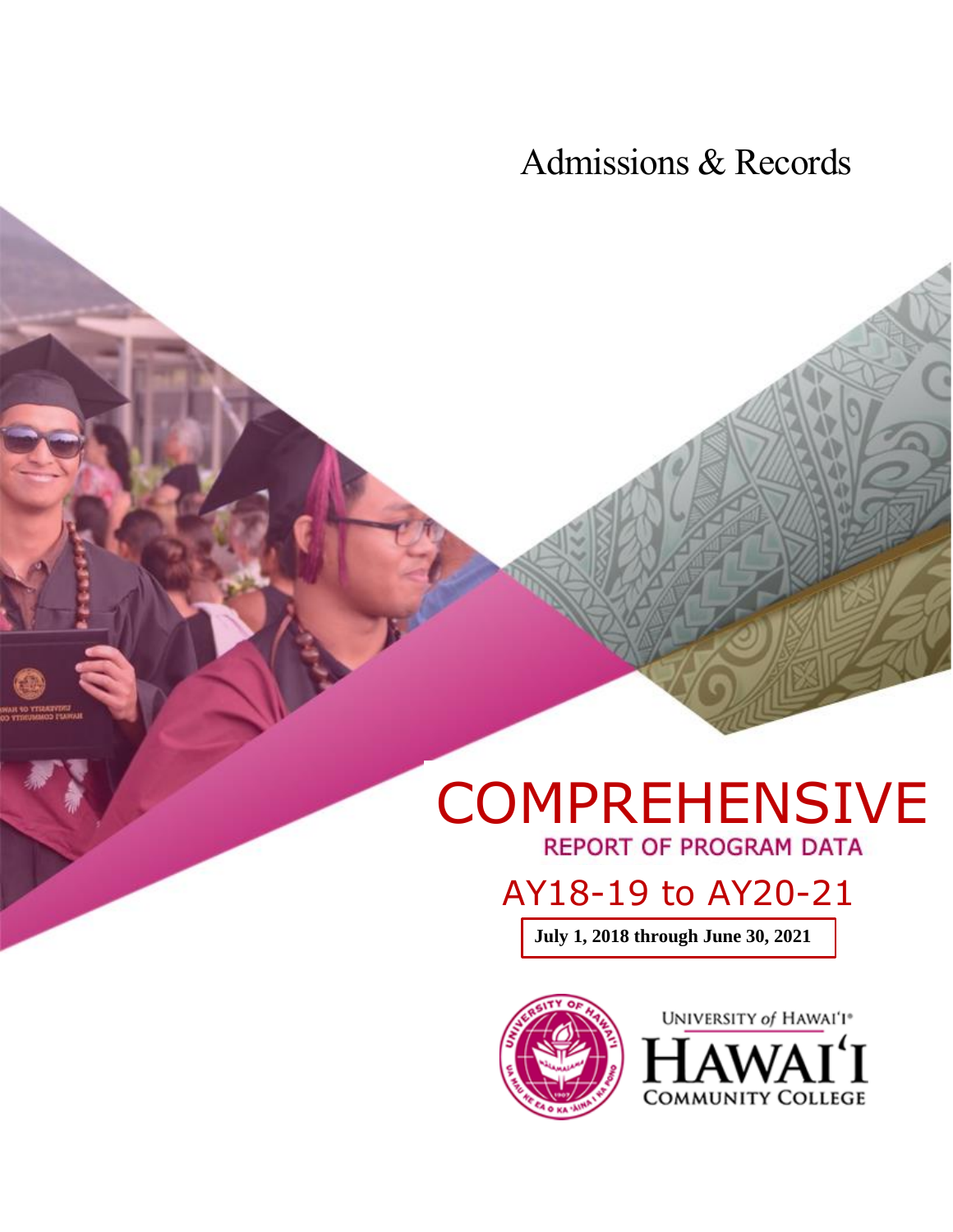## Submit this Review document in WORD via the **Hawaii CC - [Program & Unit Review Submission portal](https://hawaii.kualibuild.com/app/builder/#/app/60ef56c477b0f470999bb6e5/run)**

**<https://hawaii.kualibuild.com/app/builder/#/app/60ef56c477b0f470999bb6e5/run>**

attachments and supporting documentation may be uploaded in WORD, PDF, or EXCEL

## **1. Program or Unit Description**

Admissions and Records Office (ARO): The ARO is responsible for all admissions, registration, records maintenance, and veterans' administration benefits functions and services. It provides services to the entire Hawaii Community College Kauhale – students, faculty, staff, administrators and the community. The mission of the ARO is to support student success through practices and policies that are fair, accurate, service-oriented, and timely.

The overall functions of the unit include but are not limited to the following:

- Outreach and recruitment assistance
- Application assistance and processing
- Registration inquires and processing
- Transcript evaluation and request
- Enrollment Verifications
- Grades and end of term processing
- Graduation: Diploma and certificate conferrals and orders
- Compliance with federal, state, and institutional requirements
- Residency review and determinations
- Medical document review and processing
- Veteran certifications and Department of Defense compliance
- Processing various Admissions & Records Forms
- Customer inquiry (in-person, phone, email, zoom)
- FERPA
- Participation Verification Communication and Processing
- Kuali form building and web information
- Full Measure Text message platform set up and maintenance
- Acceptance email development, set up, and maintenance
- Record keeping and file maintenance

## **2. Analysis of the Program/Unit**

[UHCC Annual Report of Program Data \(VARPD\)](https://uhcc.hawaii.edu/varpd/)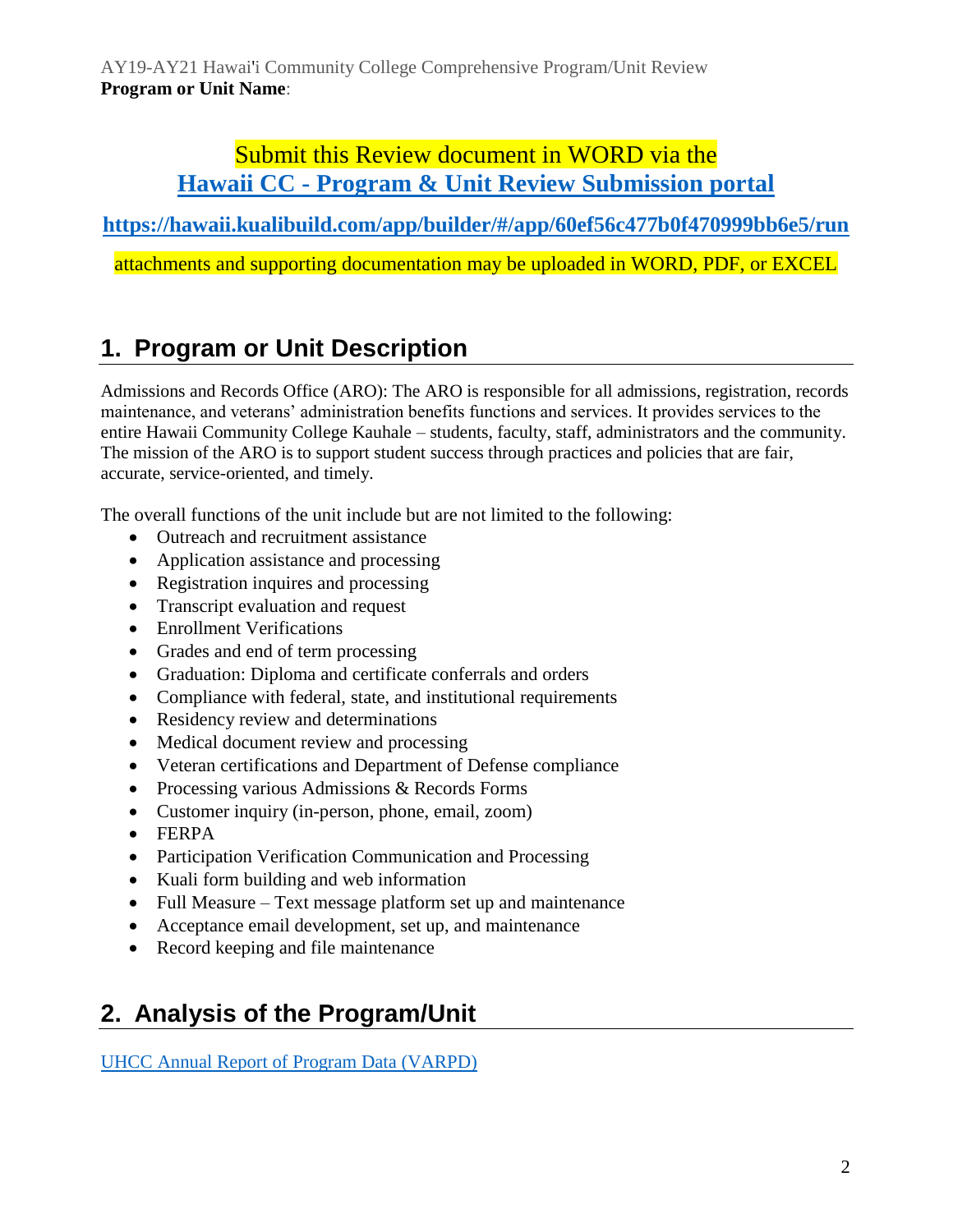The data provided in the ARPD report for Student Services – Demand Indicator are reflective of the institution, rather than specifically ARO. However, the unit supports demand indicators through the processing of applications.

Demand Indicators that ARO supports are enrollment. In the ARPD comparative data from AY 18-19, 19-20, and 20-21. Throughout the three-year reporting period, enrollment has seen a decline regarding demand indicator annual headcount ALL Students. A full analysis of the institution's enrollment decrease has not yet been determined. However, there are internal and external factors that may have contributed to the decline.

Internal: During the reporting period of AY 2019-2020 the UH system application transitioned to a new vendor which incorporated a different look and content. The new application took more time for applicants to complete, as additional questions were included in comparison the brown pages application. Additionally, like any new program, the learning curve for the staff, students, and the institutions partners took some time to navigate.

External: During the reporting period of AY 2019-2020 and 2020-2021 the college transitioned many services and classes to a virtual format due to the COVI-19 pandemic. Many community members were in survival mode as the loss of jobs and caretaker roles became more prevalent due to the sudden change of normal day-to-day practices.

Despite the enrollment decline, several areas had slight changes and others seen an increase. In the AY 2019-2020 there were increases in the following areas: Annual Headcount of Recent Hawaii High School Graduates. Annual Headcount of Students 25-49 Years Old. Fall Semester Registration Status – Transfer Students, Spring Semester Registration Status – Continuing Students. In the AY 2020-2021, the following areas have increased Annual Headcount of Students 25-49 Years Old, Spring Semester Registration Status – New Students, Spring Semester Registration Status – Returning, and Spring Semester Registration Status – Home Campus Other. Although an analysis of what factors caused the increase in these areas have not been determined. The speculation that onboarding services, student's preference to stay close the home during a pandemic, and more online courses being available for other UH system students became more abundant which may have contributed to an increase in these areas.

|                  | <b>Demand Indicators</b>                                          | $2018 - 19$ | $2019 - 20$ | $2020 - 21$ |
|------------------|-------------------------------------------------------------------|-------------|-------------|-------------|
| 1.               | <b>Annual Headcount ALL Students</b>                              | 3,209       | 3,197       | 3,107       |
| 2.               | <b>Annual Headcount NH Students</b>                               | 1,385       | 1,371       | 1,310       |
| 3.               | Actual Percent Change from Prior Year ALL                         | $-9%$       | 0%          | $-3%$       |
| $\overline{4}$ . | Actual Percent Change from Prior Year NH                          | $-9%$       | $-1\%$      | $-4%$       |
| 5.               | Annual Headcount of Recent Hawaii High School<br><b>Graduates</b> | 316         | 357         | 311         |
| 6.               | Percent of Service Area's Recent High School Graduates            | 16%         | 18%         | 15%         |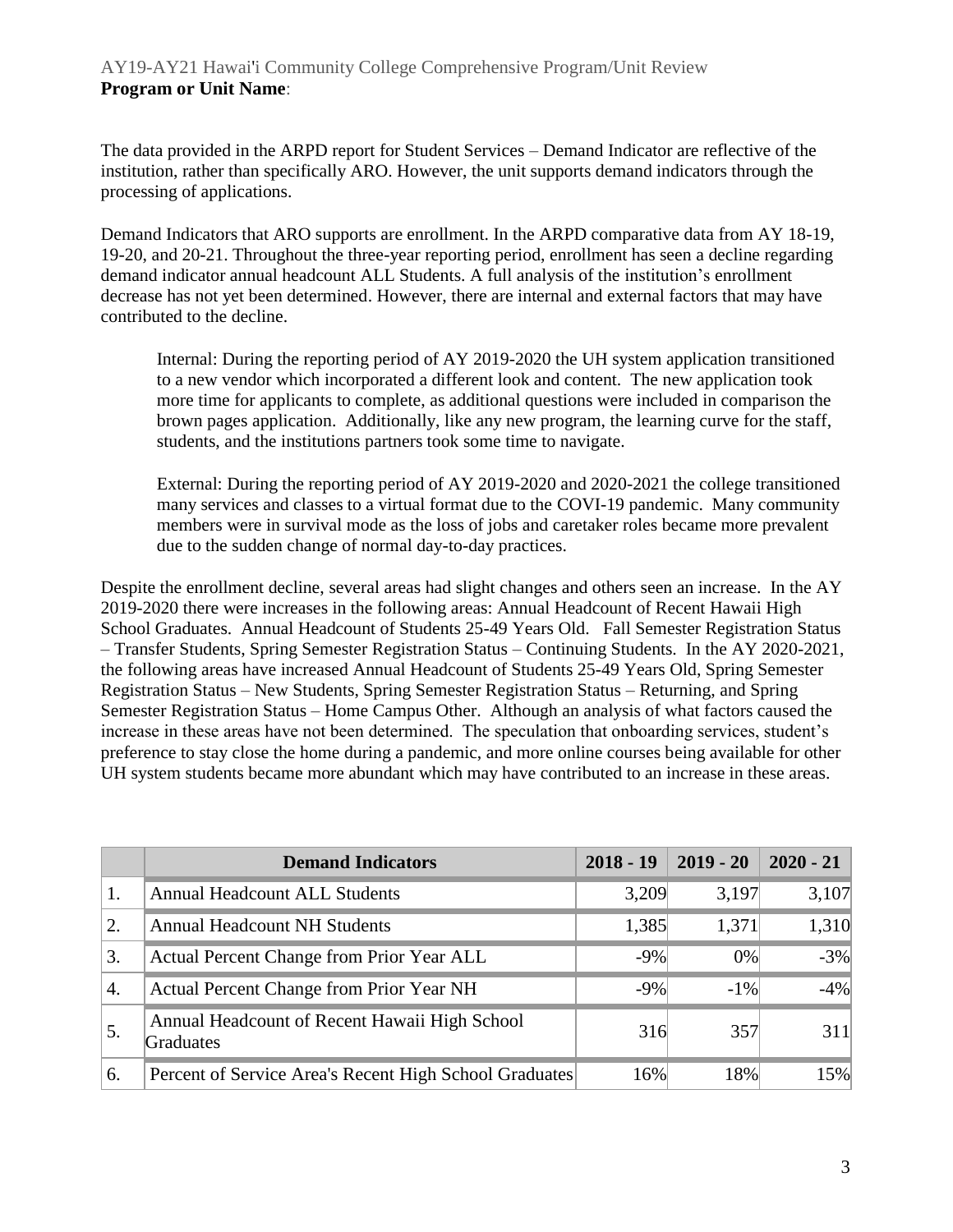| 7.              | Annual Headcount of Students 25-49 Years Old                        | 989   | 1,004 | 1,009 |
|-----------------|---------------------------------------------------------------------|-------|-------|-------|
| 8.              | Annual Headcount from Underserved Regions                           | 2,989 | 2,992 | 2,828 |
| 9.              | Annual Headcount in STEM programs                                   | 206   | 211   | 208   |
| 10a             | Fall Semester Registration Status - New Students                    | 923   | 901   | 868   |
| 10 <sub>b</sub> | <b>Fall Semester Registration Status - Transfers Students</b>       | 199   | 207   | 177   |
| 10c.            | <b>Fall Semester Registration Status - Continuing Students</b>      | 1,093 | 1,128 | 1,020 |
| 10d.            | <b>Fall Semester Registration Status - Returning Students</b>       | 236   | 222   | 194   |
| 10e.            | Fall Semester Registration Status - Home Campus Other               | 181   | 157   | 171   |
| 11a.            | Spring Semester Registration Status - New Students                  | 438   | 346   | 505   |
| 11b.            | <b>Spring Semester Registration Status - Transfers Students</b>     | 95    | 97    | 101   |
| 11c.            | Spring Semester Registration Status - Continuing<br><b>Students</b> | 1,444 | 1,640 | 1,318 |
| 11d.            | Spring Semester Registration Status - Returning<br><b>Students</b>  | 120   | 128   | 150   |
| 11e.            | <b>Spring Semester Registration Status - Home Campus</b><br>Other   | 204   | 191   | 229   |

Effective Indicators for ARO include the number of students that applied, accepted, and registered. Also, understanding the percentage of students that are accepted and registered. The differentiation between applied and accepted numbers in most cases are due to other system campus accepting the student, canceled applications, and pseudo-applications. Overall, the yield rate (Accepted to Registered) over the duration of Fall 2018 through Spring 2021 averaged 48.5%

The yield rate percentage has been a constant area for improvement throughout the years. Although, ARO is not solely responsible for the actions that reflect a student's decision to transition from the Accepted to Registered status the department works closely with several units within the Onboarding Committee to strategize ways to improve the yield rate outcome through collaborative communication methods and identifying potential enrollment hurdles. However, the lack of data and resources inhibits identifying a more concrete reason why accepted students are not registering for courses.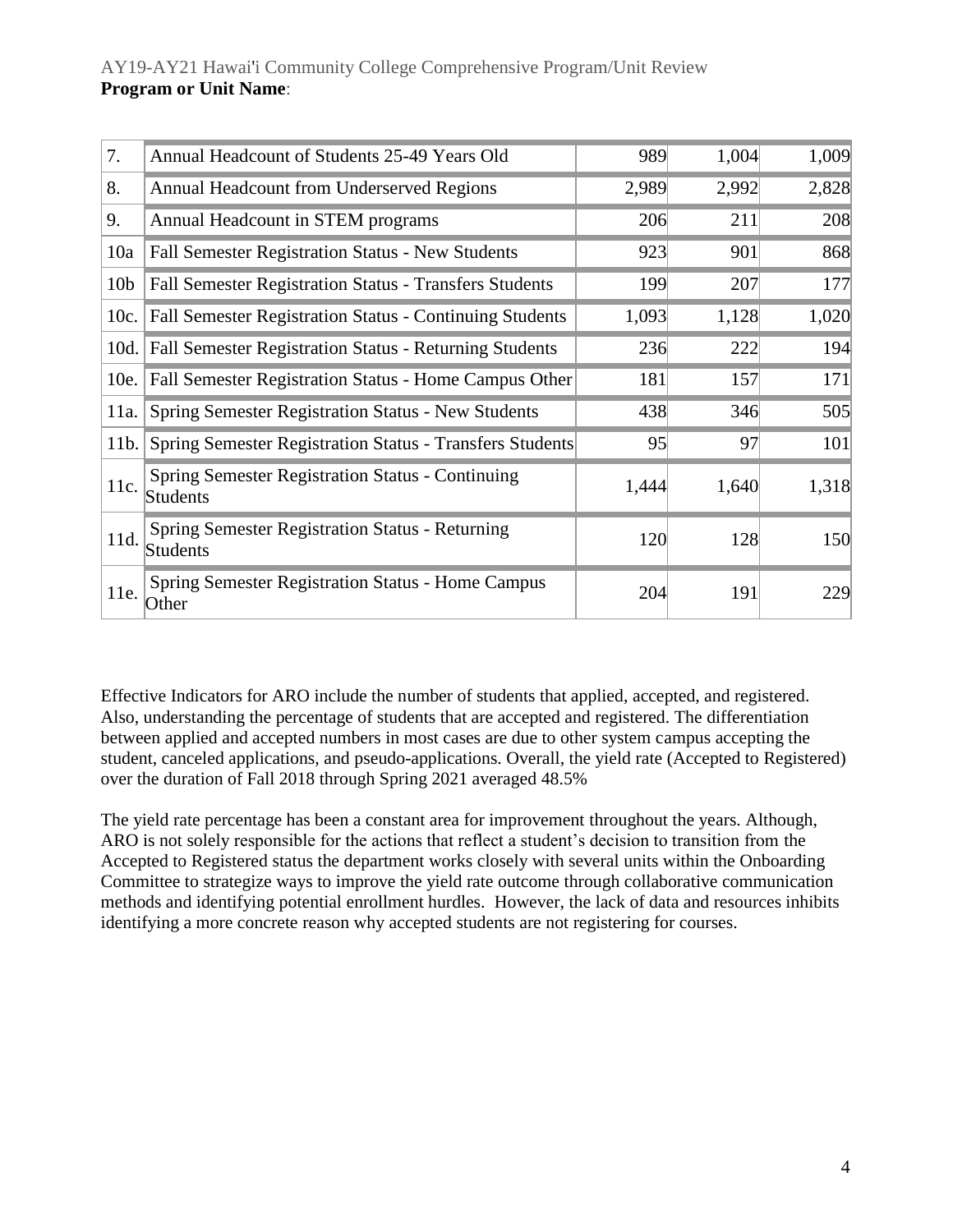| AY 18-19 Admissions Data                                             |       |       |       |    |  |  |  |
|----------------------------------------------------------------------|-------|-------|-------|----|--|--|--|
| <b>Registered</b><br>Applied<br>Accepted<br>% Registered<br>Semester |       |       |       |    |  |  |  |
| Fall 18                                                              | 2,761 | 2,582 | 1,301 | 50 |  |  |  |
| Spring 19                                                            | 1.134 | 1,001 | 449   | 45 |  |  |  |

| AY 19-20 Admissions Data                                     |       |       |       |    |  |  |
|--------------------------------------------------------------|-------|-------|-------|----|--|--|
| Applied   Accepted<br>Registered<br>Semester<br>% Registered |       |       |       |    |  |  |
| Fall 19                                                      | 3,200 | 3,090 | 1,396 | 45 |  |  |
| Spring 20                                                    | 1,089 | 1,055 | 477   | 45 |  |  |

| AY 20-21 Admissions Data |                                                          |       |       |    |  |  |
|--------------------------|----------------------------------------------------------|-------|-------|----|--|--|
| Semester                 | Applied<br>Registered<br>% Registered<br><b>Accepted</b> |       |       |    |  |  |
| Fall 20                  | 2,565                                                    | 2,284 | 1,104 | 48 |  |  |
| Spring 21                | 1,539                                                    | 1,434 | 770   | 53 |  |  |

Efficiency Indicators: The unit tries to adhere to processing goals of three business days and restrategize how we process applications. The unit in AY 18-19 and 19-20 continued a portion of its practice with wildly important goals (WIGs) until March 2020. The mass acceptance process was developed and implemented at the latter of AY 2019-2020. In 20-21, the mass accept process and preprogrammed feed from the online application into banner provided a shorter timeline for reviewing and processing acceptance.

## **3. Program Learning Outcomes or Unit/Service Outcomes**

- a) List all Program Learning Outcomes (**PLO**s) or Unit/Service Outcomes (**UO**s) and their alignment to the College's Institutional Learning Outcomes (**ILO**s).
- b) List the PLOs or UOs that have been assessed in the period of this Review. Instructional programs must list the courses that have been assessed in the period of this Review and identify the alignment(s) of Course Learning Outcomes (**CLO**s) to the PLOs. If no assessment was conducted in the period of this Review, provide an explanation and the schedule of upcoming planned assessments.
- c) Assessment Results: provide a detailed discussion of assessment results at the program (PLO) and course (CLO), or unit (UO), levels in the period of this Review. Provide an analysis of how these results reflect the strengths and challenges of the program or unit in meetings its Outcomes.
- d) Changes that have been made as a result of the assessment results: instructional programs must provide a discussion of changes made as a result of the analysis of assessment results, e.g., to curriculum, instruction, development of student learning opportunities, faculty professional development activities, assessment strategies, etc.; non-instructional units must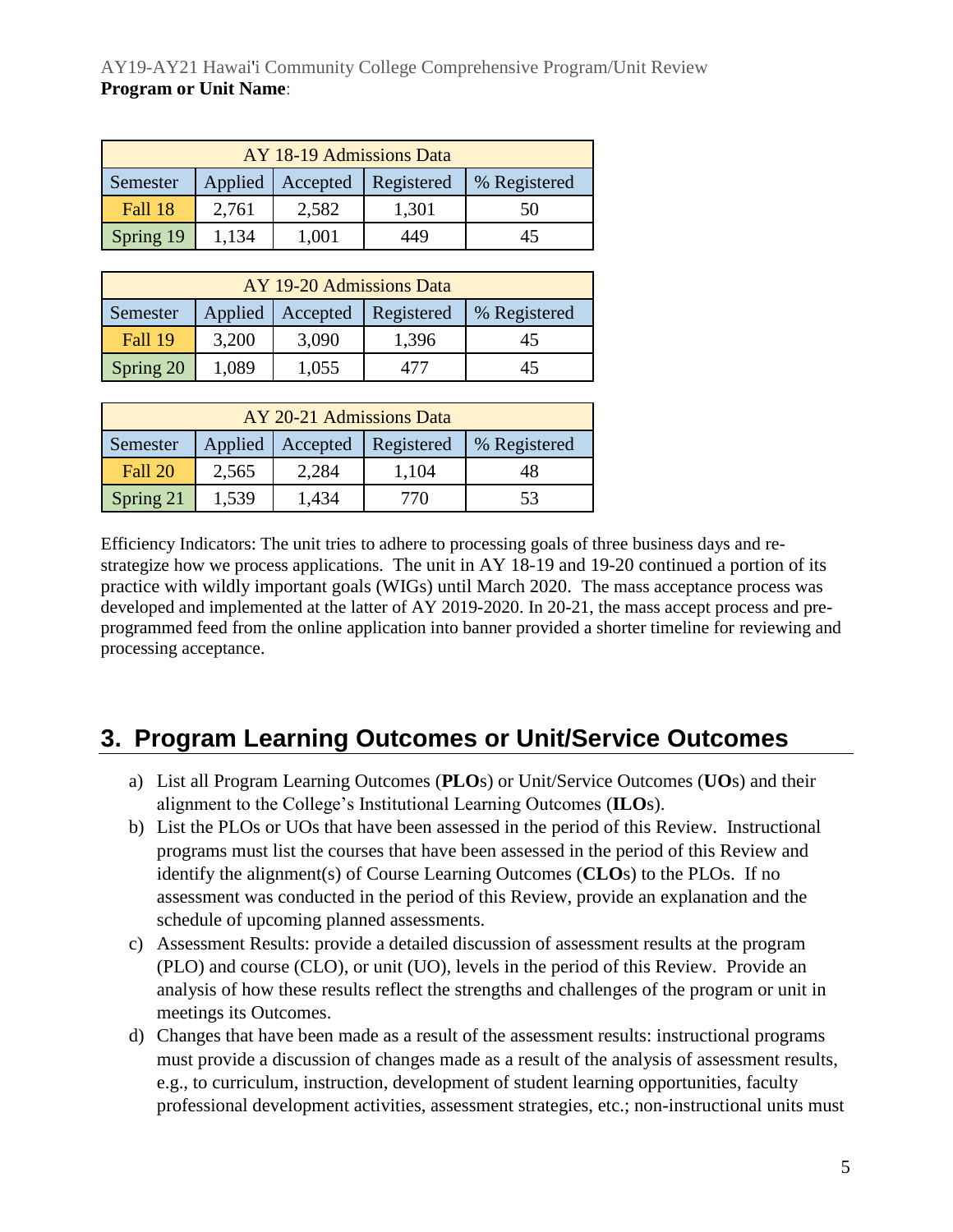provide a discussion of changes made as a result of the analysis of assessment results, e.g., to services, operations, personnel training, assessment strategies, etc.

| <b>UNIT OUTCOMES#</b> | <b>UNIT OUTCOMES</b>                                                                                                                                | Aligned to ILO $#$ |
|-----------------------|-----------------------------------------------------------------------------------------------------------------------------------------------------|--------------------|
| $\mathbf{1}$          | The Admissions & Records<br>Office will process admission<br>applications in a timely<br>manner                                                     | 1,2,3              |
| 2                     | The Admissions & Records<br>Office will deliver excellent<br>and efficient customer<br>service.                                                     | 1,2,3,4,5,6        |
| 3                     | The Admissions & Records<br>Office will provide clear<br>pertinent and accurate policy<br>and procedural information<br>through a variety of media. | 1,2,3,4,5          |

During this reporting period, the unit has faced many changes through the development of new strategies, a reduction in staffing, and learning and adapting to new technology. The success of the unit throughout this reporting period is the unit's ability to adapt to a constant changing environment of system initiatives and the needs of the students, institution, and community.

#### **UO 1**

#### **Outcomes**

The Admissions & Records Office will process admission applications in a timely manner.

#### **Assessment Strategies**

The unit in AY 18-19 and 19-20 continued a portion of its strategic efficiency practice with wildly important goals (WIGs) until March 2020. This allowed staff and student assistants to a projection of daily and weekly goals to keep a manageable pace of reviewing and accepting applications. However, due to budget constraints, the unit could not maintain this practice as the APT-A casual hire appointment was not continued. Therefore, the unit proceeded with processing efforts based on the number of staffing remaining in Admissions & Records. In the latter of 2020, the new application and mass acceptance process had brought forth a more efficient way of processing, which could reduce the amount of staff review and processing applications. However, learning the new system took some time to acclimate.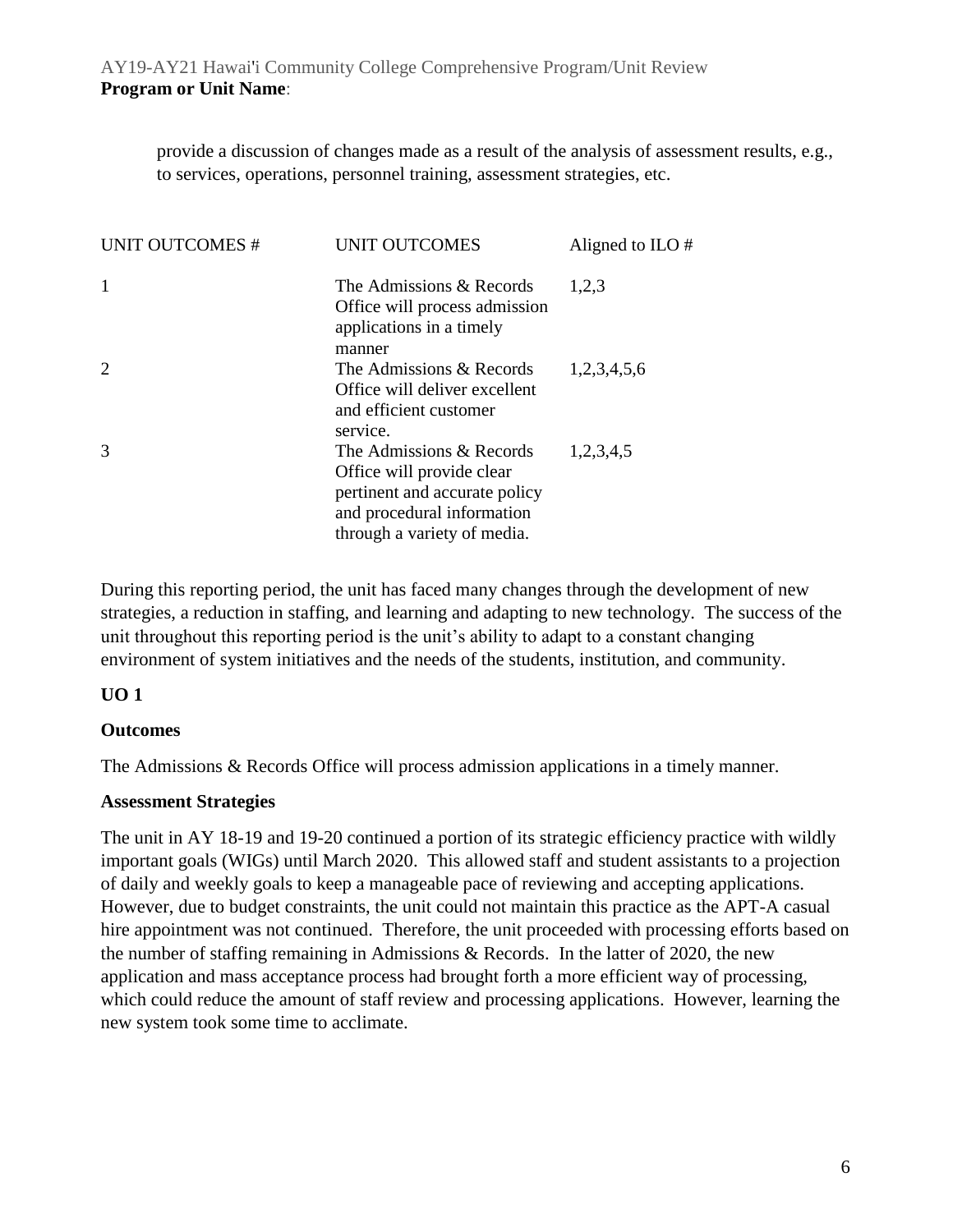#### **Assessment Results**

Application Processing Time Table Results

|                                               |                                    | <b>Application Processing Time</b> |  |                      |  |  |  |  |
|-----------------------------------------------|------------------------------------|------------------------------------|--|----------------------|--|--|--|--|
| <b>Term</b>                                   |                                    | <b>Processed Dates</b>             |  | Avg. Days to Process |  |  |  |  |
| <b>Fall 2020</b>                              |                                    | Jan 2020- Aug 2020                 |  | 14                   |  |  |  |  |
| Spring 2021                                   |                                    | Aug 2020 - Jan 2021                |  | 18                   |  |  |  |  |
| <b>Fall 2021</b><br>Jan 2021 - Aug 2021<br>11 |                                    |                                    |  |                      |  |  |  |  |
|                                               | <b>Application Processing Time</b> |                                    |  |                      |  |  |  |  |
| <b>Term</b>                                   |                                    | <b>Processed Dates</b>             |  | Avg. Days to Process |  |  |  |  |
| <b>Fall 2019</b>                              |                                    | Jan 2019 - Aug 2019                |  | 5                    |  |  |  |  |
| Spring 2020                                   |                                    | Aug 2019 - Jan 2020                |  | 4                    |  |  |  |  |
| <b>Fall 2020</b>                              |                                    | Jan 2020 - Aug 2020                |  | 9                    |  |  |  |  |

| <b>Application Processing Time</b> |                        |  |                      |  |  |  |
|------------------------------------|------------------------|--|----------------------|--|--|--|
| <b>Term</b>                        | <b>Processed Dates</b> |  | Avg. Days to Process |  |  |  |
| <b>Fall 2018</b>                   | Jan 2018 - Aug 2018    |  |                      |  |  |  |
| Spring 2019                        | Aug 2018 - Jan 2019    |  | 8                    |  |  |  |
| Fall 2019                          | Jan 2019 - Aug 2019    |  |                      |  |  |  |

#### Transcript Evaluations

| <b>Transcript Evaluation Time Table</b>                              |  |    |  |    |  |
|----------------------------------------------------------------------|--|----|--|----|--|
|                                                                      |  |    |  |    |  |
| Average<br><b>Credits</b><br>Days to<br>Evaluate<br>Awarded<br>Month |  |    |  |    |  |
| Jul-20                                                               |  | 17 |  | 36 |  |
| Aug-20                                                               |  | 35 |  | 18 |  |
| Sep-20                                                               |  | 24 |  | 41 |  |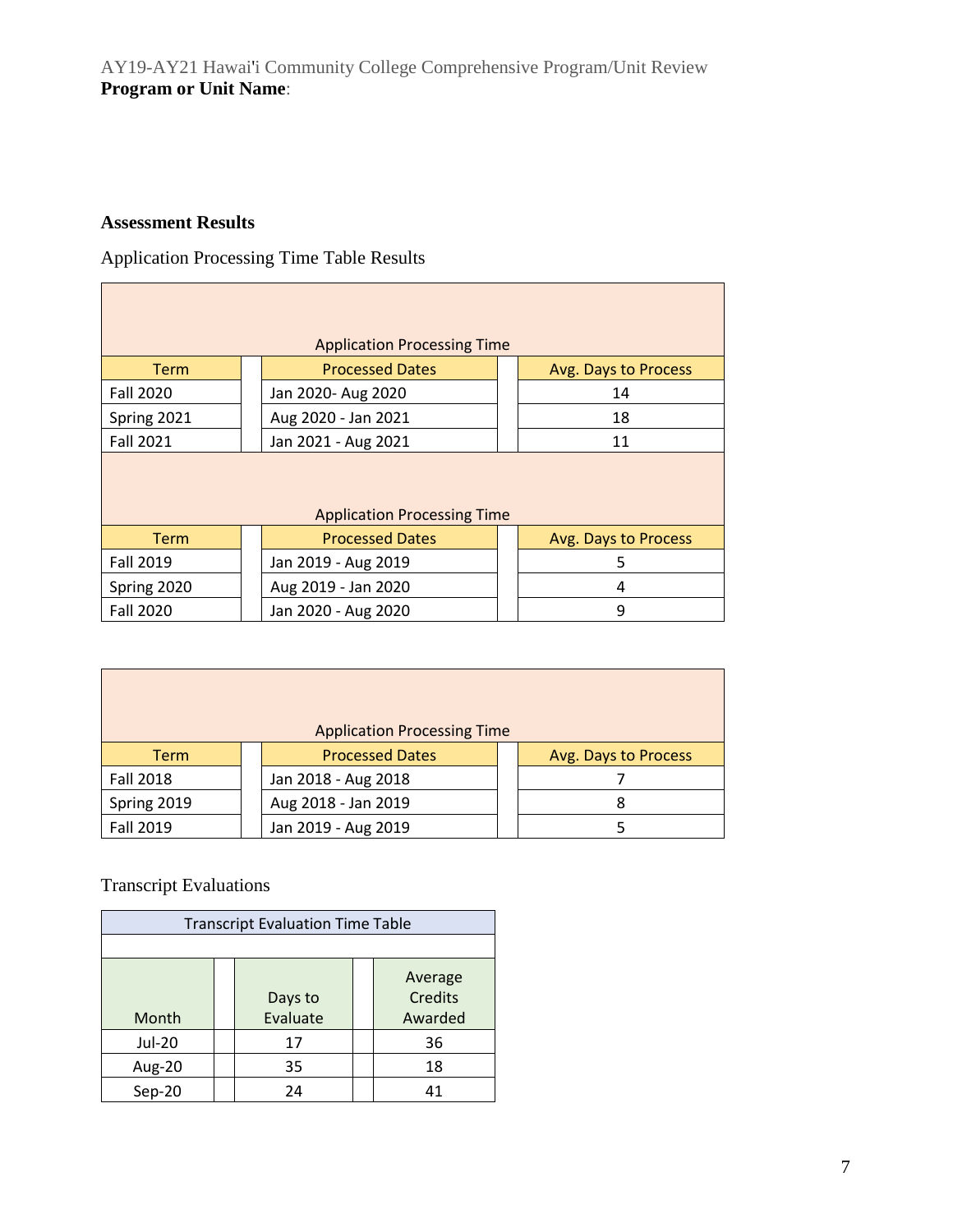| $Oct-20$      | 22 | 29 |
|---------------|----|----|
| <b>Nov-20</b> | 18 | 42 |
| Dec-20        | 45 | 30 |
| $Jan-21$      | 33 | 35 |
| Feb-21        | 16 | 57 |
| $Mar-21$      | 12 | 31 |
| Apr-21        | 18 | 30 |
| $May-21$      | 11 | 25 |
| Jun-21        | 24 | 31 |

| <b>Transcript Evaluation Time Table</b> |  |                     |  |                                      |  |  |
|-----------------------------------------|--|---------------------|--|--------------------------------------|--|--|
|                                         |  |                     |  |                                      |  |  |
| Month                                   |  | Days to<br>Evaluate |  | Average<br><b>Credits</b><br>Awarded |  |  |
| Jul-19                                  |  | 6                   |  | 28                                   |  |  |
| Aug-19                                  |  | 18                  |  | 31                                   |  |  |
| Sep-19                                  |  | 7                   |  | 29                                   |  |  |
| Oct-19                                  |  | 6                   |  | 23                                   |  |  |
| <b>Nov-19</b>                           |  | 6                   |  | 34                                   |  |  |
| <b>Dec-19</b>                           |  | 7                   |  | 31                                   |  |  |
| Jan-20                                  |  | 5                   |  | 26                                   |  |  |
| Feb-20                                  |  | 5                   |  | 25                                   |  |  |
| Mar-20                                  |  | 19                  |  | 43                                   |  |  |
| Apr-20                                  |  | 18                  |  | 27                                   |  |  |
| $May-20$                                |  | 16                  |  | 33                                   |  |  |
| Jun-20                                  |  | 17                  |  | 26                                   |  |  |

| Transcript Evaluation Time Table AY 18-19 |  |          |  |                    |  |
|-------------------------------------------|--|----------|--|--------------------|--|
|                                           |  |          |  |                    |  |
|                                           |  | Days to  |  | Average<br>Credits |  |
| Month                                     |  | Evaluate |  | Awarded            |  |
| Jul-18                                    |  | 15       |  | 30                 |  |
| Aug-18                                    |  | 23       |  | 27                 |  |
| Sep-18                                    |  | 2        |  | 40                 |  |
| $Oct-18$                                  |  | 8        |  | 30                 |  |
| <b>Nov-18</b>                             |  |          |  | 28                 |  |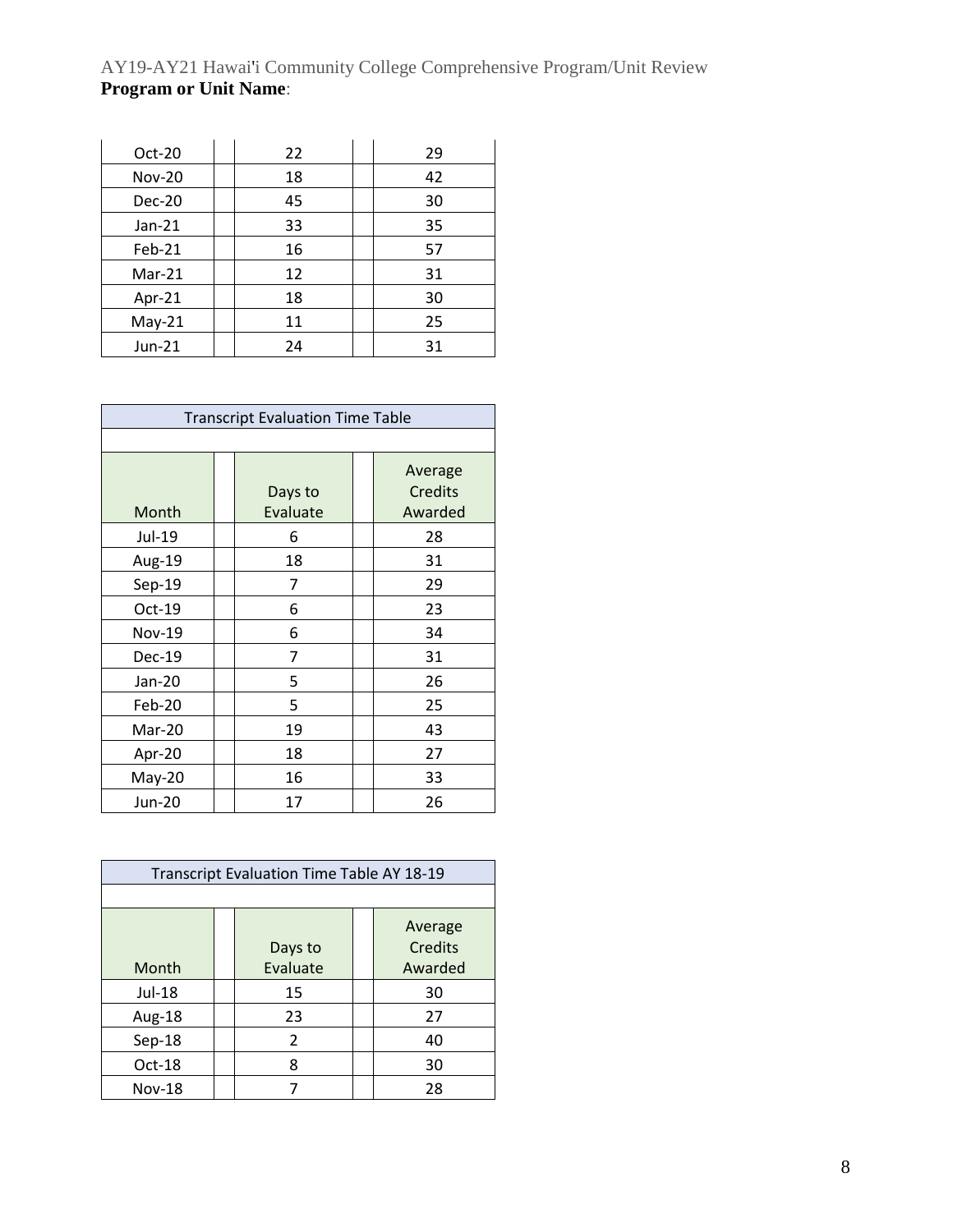| Dec-18   | 12 | 25 |
|----------|----|----|
| $Jan-19$ |    | 27 |
| Feb-19   |    | 23 |
| Mar-19   |    | 31 |
| Apr-19   |    | 26 |
| $May-19$ |    | 34 |
| Jun-19   |    | 28 |

#### **Evaluation**

Overall, the ARO unit did not meet the processing goal of three business days regarding the average days to process applications and transcripts. In comparison to AY 18-19, 19-20, 20-21 in the previous years of 18-19 and 19-20 had shown promising results towards the goal of three business days processing time. However, in AY 20-21 due to a reduction in staff and a new online application system, which encompassed learning a new review and acceptance process created a delay in processing time. Additionally, the unit waited to process applications due to a new hold code creation by system to accommodate the shift to online courses resulting from COVID-19 pandemic.

Regarding the transcript evaluation processing it is important to note the days to evaluate calculation is compiled by the "date received" request against the "date evaluated." In some cases when ARO receives a transcript to be evaluated, the student has not applied; therefore, we are unable to proceed until an application has been received. During the reporting periods we had (1) OA III (1) APT A casual hire (until April 2020) processes transcript evaluations aside from their additional unit duties. The latter of 2020 (1) APT A in Pālamanui started the evaluation of transcripts. The unit will need to reevaluate the processing timeline of three business days due to the nature of evaluation procedures.

#### **UO 2**

#### **Outcome**

The Admissions & Records Office will deliver excellent and efficient customer service.

#### **Assessment Strategies**

During the reporting period of AY, 18-19 and 19-20 the unit continued the faculty and student partnership through the mystery shopper program. The mystery shopper guidelines created by ARO were provided to the faculty and students. The student conducted their evaluations via in-person, over-the-phone, and email transactions. As the shopper or evaluation period concluded, the students gathered their information and developed a presentation for ARO. The presentation would include their feedback and recommendations. The customer feedback form is an added feature to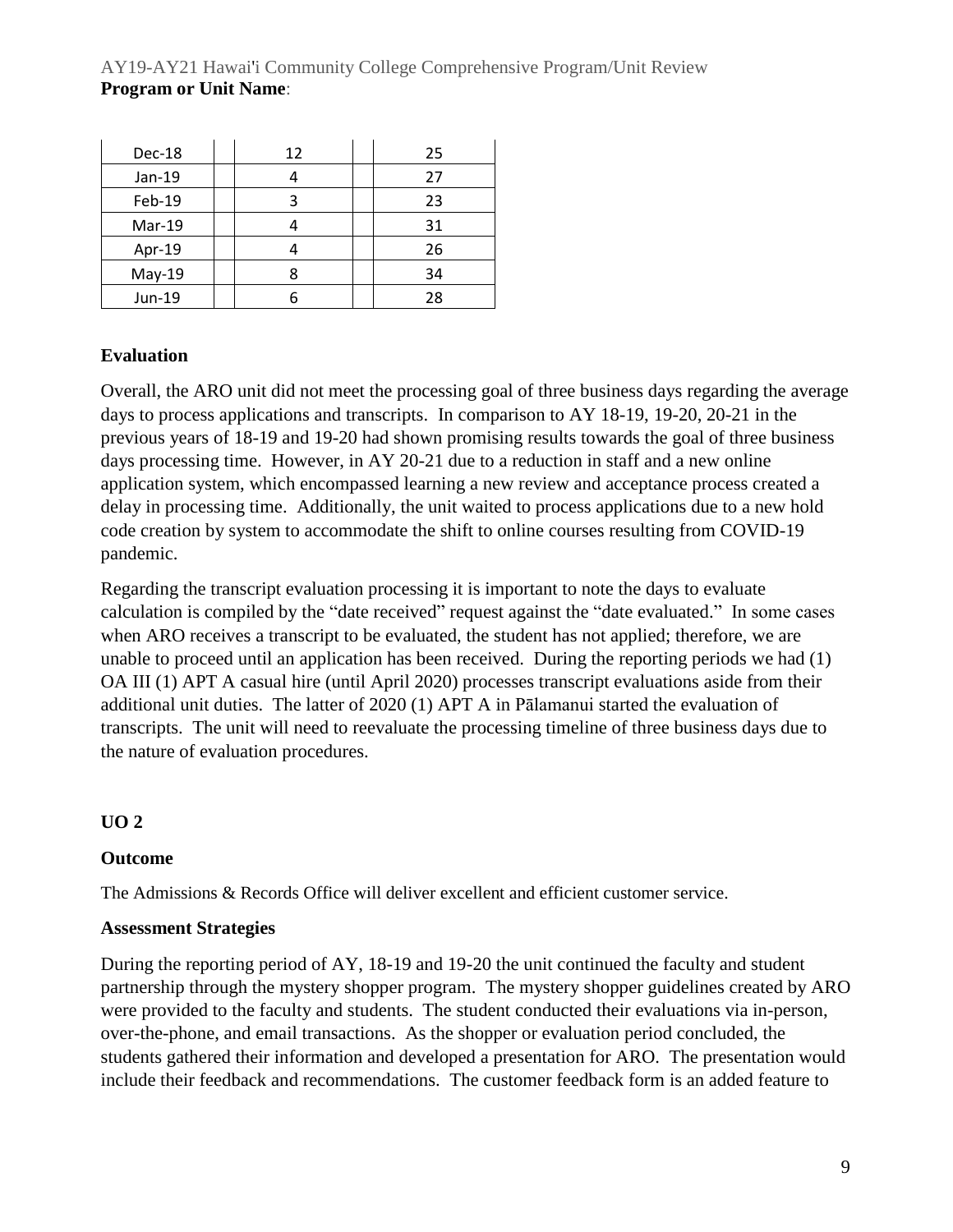provide a platform where students can make comments or suggestion for improvement the result of a recommendation made by a previous mystery shopper presentation to ARO.

#### 18-19 Mystery Shopper Results

| <b>Good Practice</b>            | Improvements                 |
|---------------------------------|------------------------------|
| Attire                          | Office signage               |
| Cleanliness                     | Attitude                     |
| Brochure table                  | Designated smoking area      |
| Making sure you get your answer | Listening                    |
| Timely manner                   | Be more attentive            |
|                                 | Sympathize and empathize     |
|                                 | <b>Training</b>              |
|                                 | Tone of voice                |
|                                 | Body Language                |
|                                 | Options, go above and beyond |
|                                 | <b>Facial Expressions</b>    |

19-20 Mystery Shopper Results

| <b>Mystery Shopper Results</b>         |                          |                            |  |
|----------------------------------------|--------------------------|----------------------------|--|
| <b>Customer Service Overall Rating</b> | Strengths                | Weakness                   |  |
| Very Satisfied - Satisfied             | <b>Greeting Customer</b> | Tone                       |  |
|                                        | Professional             | Eye Contact                |  |
|                                        | Informative              | <b>Customer Engagement</b> |  |
|                                        | Pleasant                 |                            |  |

There were no Mystery Shopper Results for 20-21 as the COVID-19 pandemic shifted focus to other priorities. The latter part of 2021, the unit developed a customer satisfaction survey with Paepae Haumana, which includes Admissions & Records, Financial Aid, and Information Center. The results will be included in the next reporting period.

#### **Evaluation**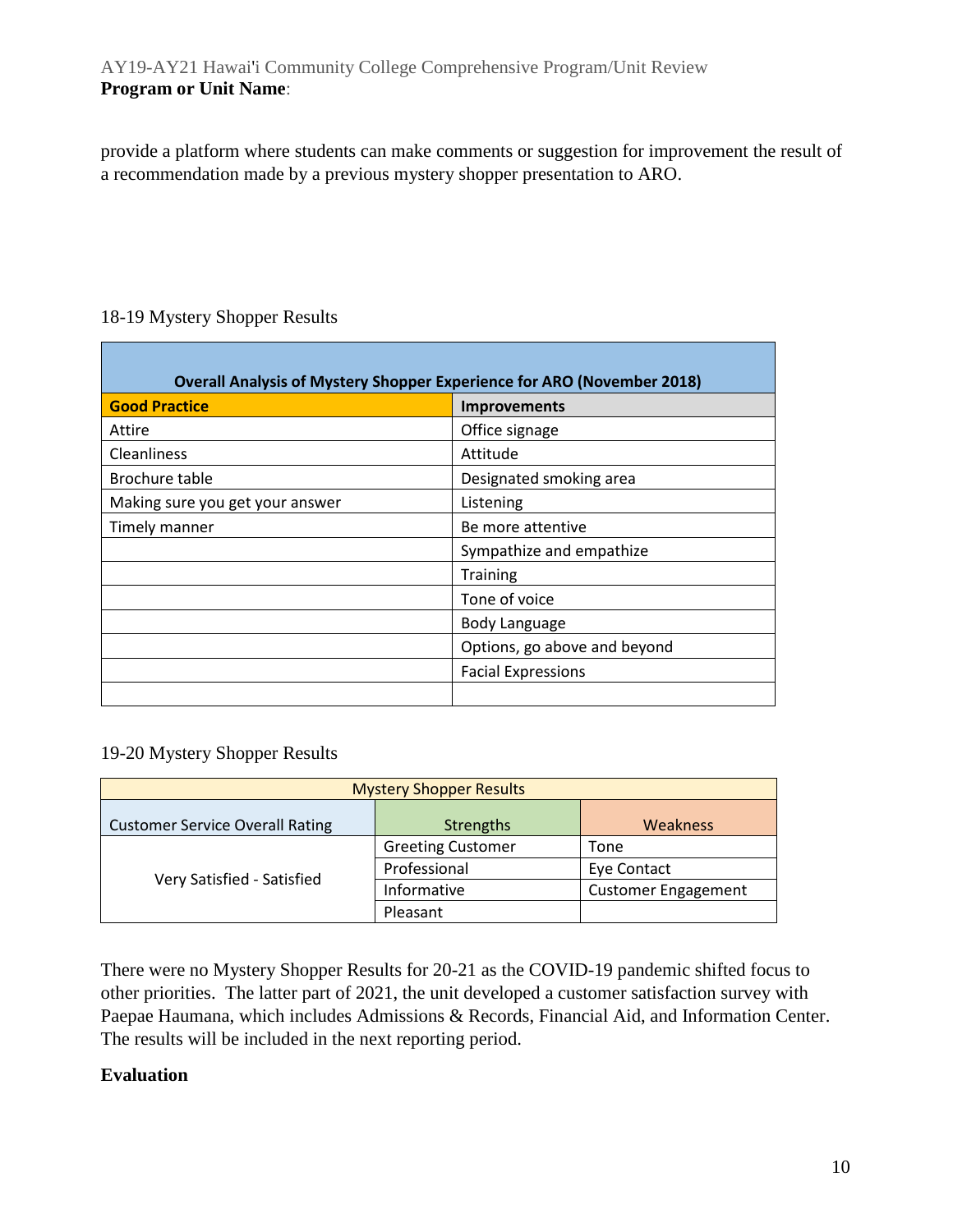Although the results are not measured in a numerical scale. The overall mystery shopper experience has created a partnership with students and it has provided the unit with useful customer service information. During the reporting period of 18-19, there are identifiers of good practice and areas for improvement. In 19-20, the customer service overall rating was "very satisfied to satisfied" with information of the unit's strengths and weaknesses relating to customer service interactions of our services. The unit used the presentations provided by mystery shopper students and their assessment results as a platform to celebrate things that are working well and offer training with the areas that need improvement.

#### **Customer Service and Efficiency Training**

Continuous efforts throughout the three-year reporting period have been made to cross-train individuals to assist students, faculty, and staff. We have conducted many trainings throughout this reporting period to highlight customer service methods, help with processing efficiencies, and increase communication efforts.

#### **UO 3**

#### **Outcome**

The Admissions & Records Office will provide clear, pertinent and accurate policy and procedural information through a variety of media.

The ARO unit for the three-year reporting period updated webpages to provide clear and accurate information, as policies and procedures changed, various webpages and forms were updated.

#### **Assessment Strategies**

The ARO unit has reviewed webpages and onboarding information every semester and yearly or as needed based on policy and procedure changes. The unit looked at other outsourced tools to increase the student's multimedia experience.

18-19

During 18-19, the unit updated over eight forms on their webpage. Additionally, the unit updated the ARO main home page with important dates and deadlines.

#### 19-20

During 19-20, the unit researched Full Measure tool for a more relatable and creative way to capture the accepted experience and information delivered to students. The unit worked on the research and procurement process during this reporting period. The unit continued to update the pages identified in 18-19.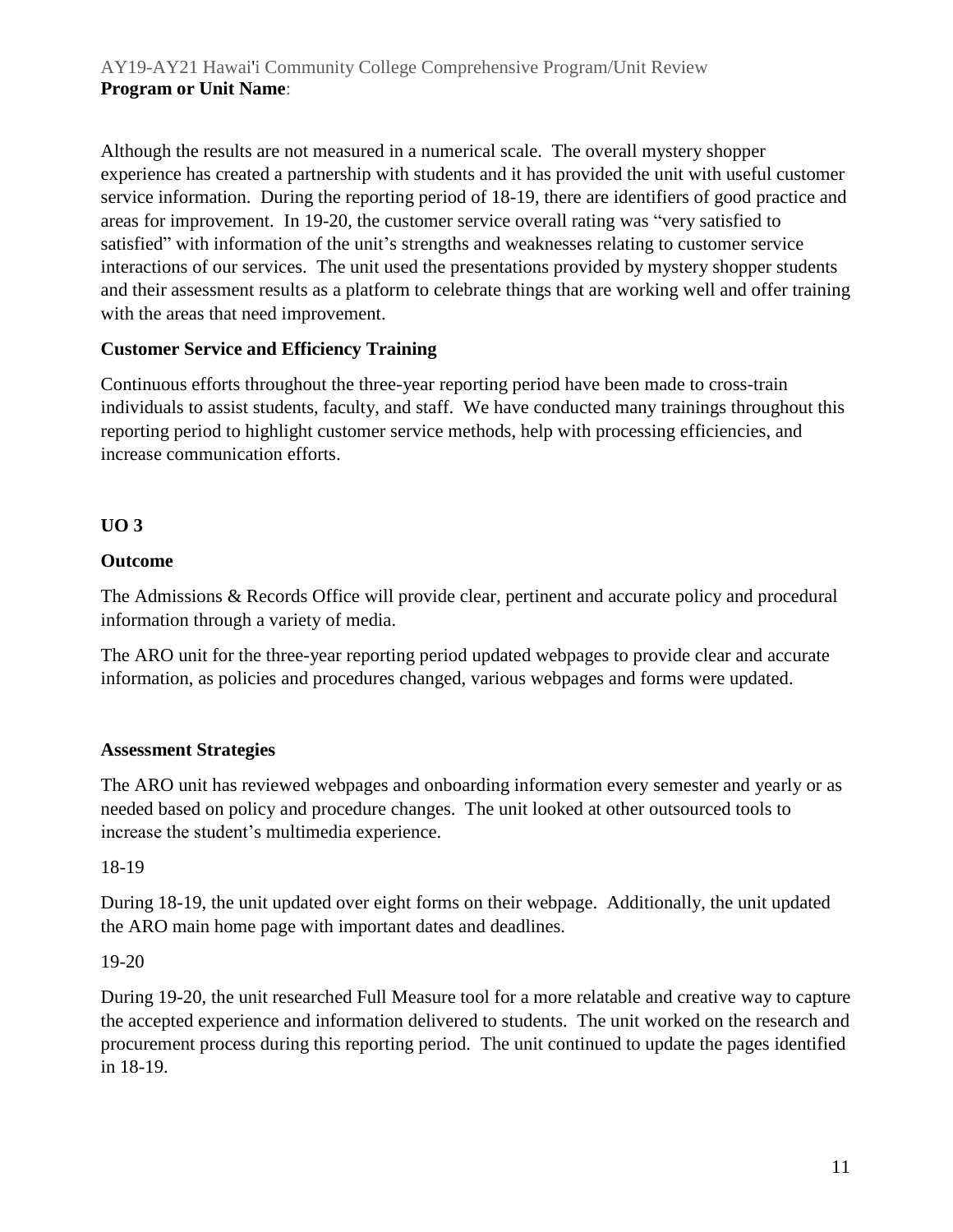#### 20-21

Implementation of Full Measure for Spring and Fall 2021. The results from launch

| <b>Full Measure Data Spring 2021 Accepted Student</b><br>Dates from 12/14/2020 - 01/25/2021 (Spring 2021 launch) Dates from 03/02/2021 - 8/10/2021 (Fall 2021) |                               |                                      |  |
|----------------------------------------------------------------------------------------------------------------------------------------------------------------|-------------------------------|--------------------------------------|--|
| <b>Content Block Area</b>                                                                                                                                      | SP 21 # of<br><b>Students</b> | <b>FA 21 # of</b><br><b>Students</b> |  |
| <b>Messages Delivered</b>                                                                                                                                      | 1,212                         | 715                                  |  |
| Letters Opened                                                                                                                                                 | 79                            | 179                                  |  |
| Response requested about Financial Aid and Scholarships                                                                                                        | 1                             | 25                                   |  |
| Response requested about intended major                                                                                                                        | 0                             | 19                                   |  |
| Response requested about completing next steps                                                                                                                 | 1                             | 28                                   |  |
| Response requested about campus life, organizations, and clubs                                                                                                 | 0                             | 12                                   |  |
| Response requested about Veteran's Benefits                                                                                                                    | 0                             | 4                                    |  |
| <b>Clicked Facebook Lens</b>                                                                                                                                   | 6                             | 2                                    |  |
| <b>Clicked Snapchat Lens</b>                                                                                                                                   | 4                             | 6                                    |  |
| Clicked Instagram Lens                                                                                                                                         | 8                             | 7                                    |  |
| Clicked set up MyUH Username                                                                                                                                   | 9                             | 23                                   |  |
| Clicked submit health requirement form                                                                                                                         | 14                            | 21                                   |  |
| Clicked complete course placement worksheet                                                                                                                    | 15                            | 16                                   |  |
| Clicked schedule orientation or advising                                                                                                                       | 9                             | 13                                   |  |
| Clicked submit my FAFSA                                                                                                                                        | 3                             | 16                                   |  |
| Clicked Hawaii Scholarship info                                                                                                                                | 0                             | 4                                    |  |
| Clicked residency info                                                                                                                                         | 0                             | 5                                    |  |
| Clicked view your holds                                                                                                                                        | 4                             | 3                                    |  |
| Clicked STAR GPS registration                                                                                                                                  | 1                             | 2                                    |  |
| Clicked Tuition and fees info                                                                                                                                  | 0                             | 4                                    |  |

The unit continued updating webpages that have admissions and records content throughout the website.

#### **Evaluation**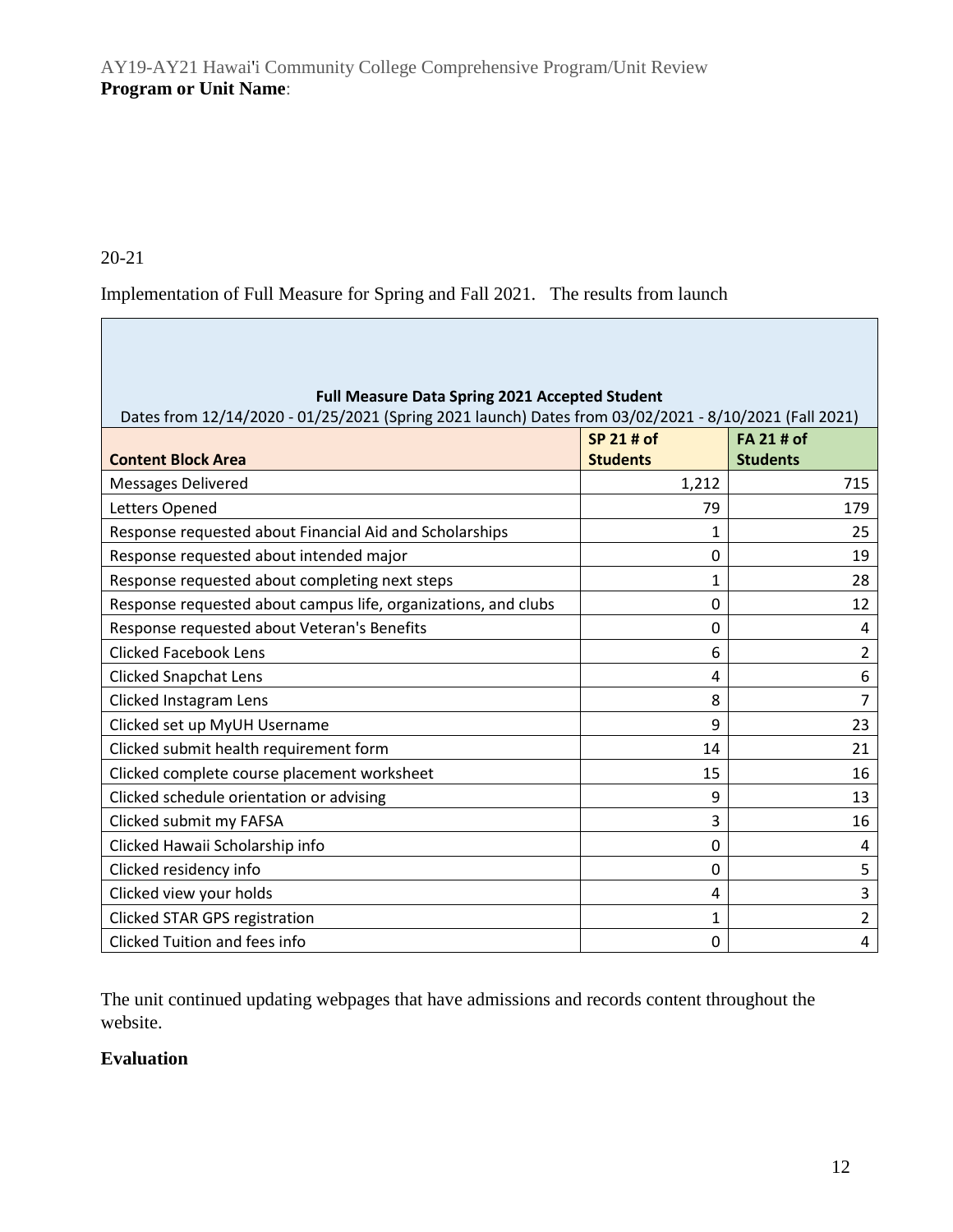Overall, the unit has continued updating pertinent policy and procedural changes to the primary source of viewing access via online webpages. In the latter of the reporting period, the unit launched Full Measure, which is an acceptance experience text through content cards. Through Full Measure data, the unit can start to identify areas that students may have questions about and social media platforms that students are visiting. The challenge of this experience was a dedicated IT person to upload information so that timely acceptance text could go out simultaneously as the email acceptance letter. The reporting period was a learning curve for the development of content cards and uploading procedures.

#### **Additional services**

Veteran Students

| <b>Veteran Students</b> |                       |                                              |  |
|-------------------------|-----------------------|----------------------------------------------|--|
| A٧                      | Students<br>Certified | Degree and/or<br><b>Certificates Awarded</b> |  |
| $20 - 21$               | 202                   | 52                                           |  |
| 19-20                   | 202                   | 65                                           |  |
| 18-19                   | 232                   |                                              |  |

#### Enrollment Verification

| <b>Enrollment Verification</b> |     |  |
|--------------------------------|-----|--|
| A٧                             | QTY |  |
| 20-21                          | 216 |  |
| 19-20                          | 322 |  |
| 18-19                          | 336 |  |

#### Transcript Request

| <b>Transcript Request</b> |      |  |
|---------------------------|------|--|
| OTY<br>AY                 |      |  |
| 20-21                     | 1819 |  |
| 19-20                     | 1558 |  |
| 18-19                     | 1711 |  |

#### ARO Emails

| <b>ARO Emails</b> |        |
|-------------------|--------|
| OTY<br>AY         |        |
| 20-21             | 25,250 |
| 19-20             | 15,050 |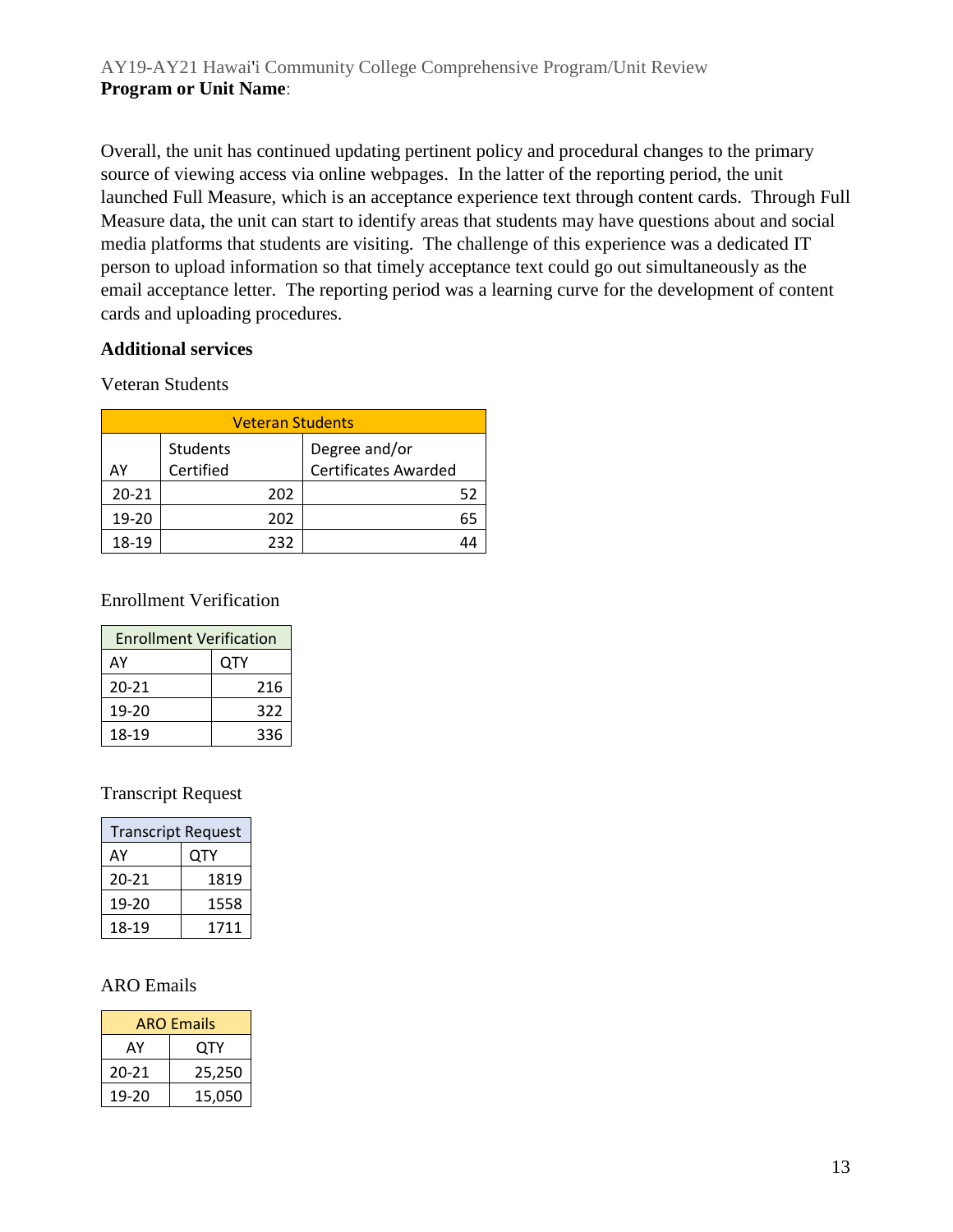| 18-19<br>12,700 |
|-----------------|
|-----------------|

#### Recruitment/Community Engagement

ARO staff participated in various community events with other units promoting admissions and highlighting programs and services offered. During the latter of the reporting period, the engagement differed due to the pandemic to a virtual engagement atmosphere.

## **4. Action Plan**

HPMS Action Strategy 1 (Enrollment and Employ best practices in management, administration, and operations)

The ARO unit will continue to work on innovative measures towards student satisfaction and enrollment methods on both a system and institutional level. The unit will maintain partnerships with other units and committees to incorporate efforts regarding onboarding, retention, and transfer.

The unit will continue daily efforts towards onboarding and work collaboratively with other campus units on a team focused high touch approach in a virtual and face-to-face environment. The unit will continue to meet with the Onboarding committee to discuss outreach, marketing, acceptance, the next steps to get students enrolled, and at what point a seamless student handoff with happen. The objective is to increase acceptance to registration ratio. The unit will be working with UH system CC's to develop a centralized admissions procedure to assist with the submitted to accepted unit goal of within three business days. ARO is working on transiting to virtual outreach events and services, and will need to plan the transition back to face-to-face events as COVID restrictions subside. Additionally, the unit recognizes that the way services is delivered are just as important as timely delivery.

The unit will need to reorganize the high-touch approach and think of creative methods to reach student while incorporating student friendly services in an ever-changing virtual/face-to-face environment. The unit will be working with Full Measure, which is a texting, and content card acceptance experience through their mobile phone. Full Measure will help the student navigate through the acceptance letter, next steps, financial aid, and identify areas that students would like more information. It also, allows the student to celebrate and share their acceptance with others through customized HawaiiCC Instagram, Snapchat, and Facebook filters. The idea is to celebrate the student and keep the acceptance excitement thriving, but to allow the student to visualize themselves with the end goal in mind, a graduation cap, gown, and lei filter to share with their family and friends. The unit will also assist with system tools like signal vine to assist with the acceptance to enrollment steps. It is important that the messaging to students are clear, direct, friendly, and relatable. The unit in the latter of this reporting period has transitioned to a new system online application to assist with efficiencies across all UH system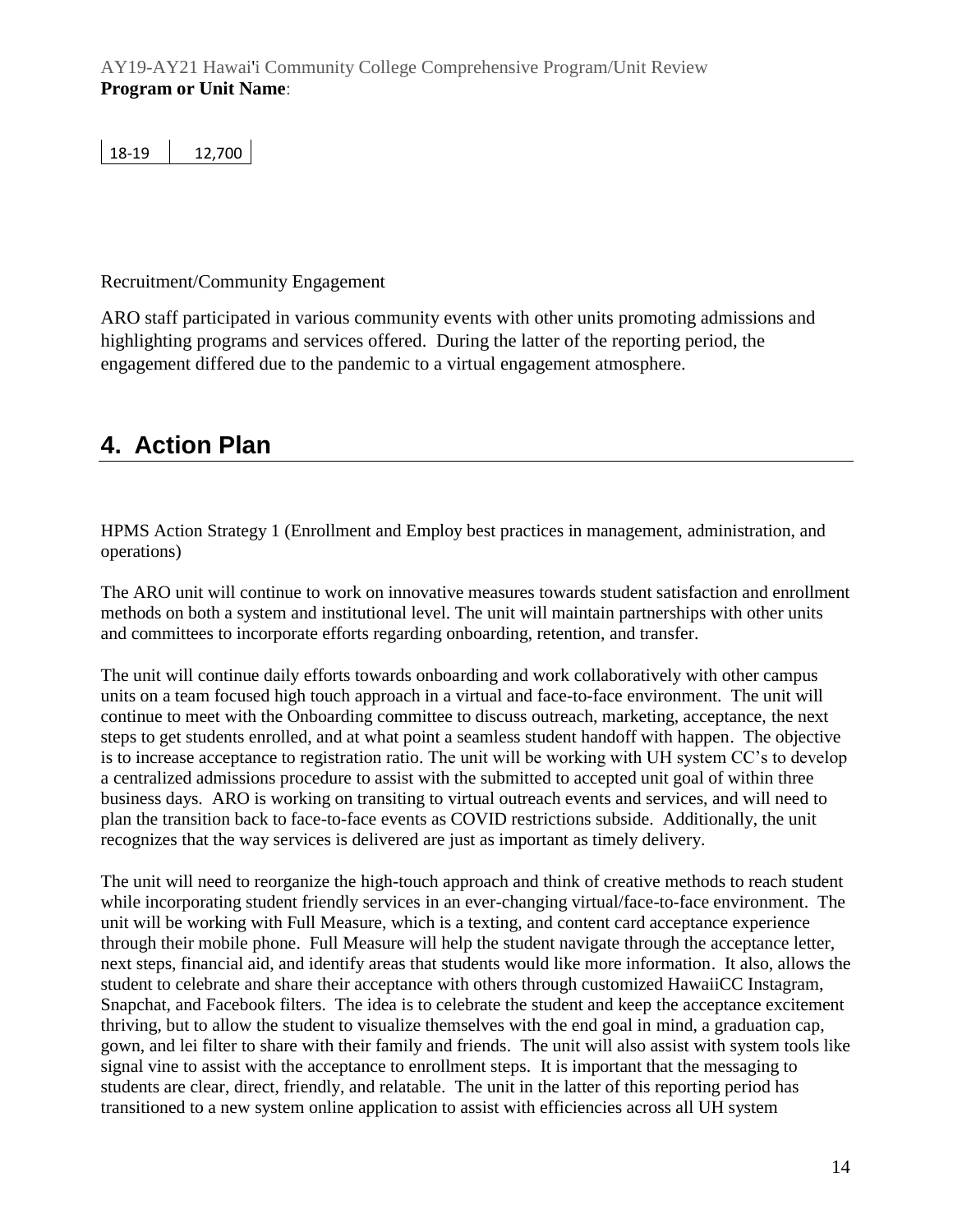community colleges. After the learning curve of a new application has subsided the change in processing should increase the submitted to acceptance timeline.

Additionally, ARO will continue to work with the webmaster regarding updating information on the website to provide a new look with simple navigation and important information for students, faculty, and the community. The unit will continue to do annual updates on the ARO webpage to reflect the most up-to-date information. Additionally, the unit has undertaken Kuali form building as a tool to assist students in an electronic submission format. This will help with tracking on submitted forms, timely notification to students and the responsible parties for approvals and processing. Regarding application and transcript evaluations, the unit will continue to streamline the process to assist the processing timeline. The UH system is doing a revamp on the transfer database so it is more userfriendly for students and transcript evaluators. Additionally, electronic services are in the process of being developed from paper forms to e-forms, e-transcripts, and e-diplomas.

Regarding customer service and student satisfaction, the unit will continue training and professional development towards the delivery of excellent service. ARO has not continued the partnership with the mystery shopper experience due to changes regarding the COVID pandemic. The unit will look at different options to evaluate customer service interactions. During the latter of this reporting period, the unit had made connection with a marketing class to work with students on a branding revamp. The branding revamp idea was halted due to the COVID pandemic. We are hoping in the future that we can revisit this rebranding option for the ARO unit. The unit will need to re-strategize customer service and satisfaction assessments. The unit will continue to expand service information by working with the Welcome Center on the development of a student satisfaction survey and developing creative ways to get information out to students and have a decent participation pool. The assessment would include measurable questions based on the unit and student interaction. The unit will continue training of the delivery of excellent customer service.

### **5. Resource Implications - \* ONE-TIME BUDGET REQUESTS ONLY \***

Detail any ONE-TIME resource requests that are not included in your regular program or unit operating "B" budget, including reallocation of existing resources (physical, human, financial). \*Note that CTE programs seeking future funding via UHCC System Perkins proposals must reference their ARPD Section 4. Action Plan and this ARPD Section 5. Resource Implications to be eligible for funding.

#### ☐ **I am NOT requesting additional ONE-TIME resources for my program/unit.**

☐ **I AM requesting additional ONE-TIME resource(s) for my program/unit. Total number of items being requested: \_\_\_\_\_1\_\_\_\_\_\_(4 items max.)**

\*For each item requested, make sure you have gathered the following required information and all relevant documentation before you upload this Review; you will submit all information and attachments for your **Resource Request** as part of your Review document submission via the Hawaii CC - [Program & Unit Review Submission portal](https://hawaii.kualibuild.com/app/builder/#/app/60ef56c477b0f470999bb6e5/run) <https://hawaii.kualibuild.com/app/builder/#/app/60ef56c477b0f470999bb6e5/run>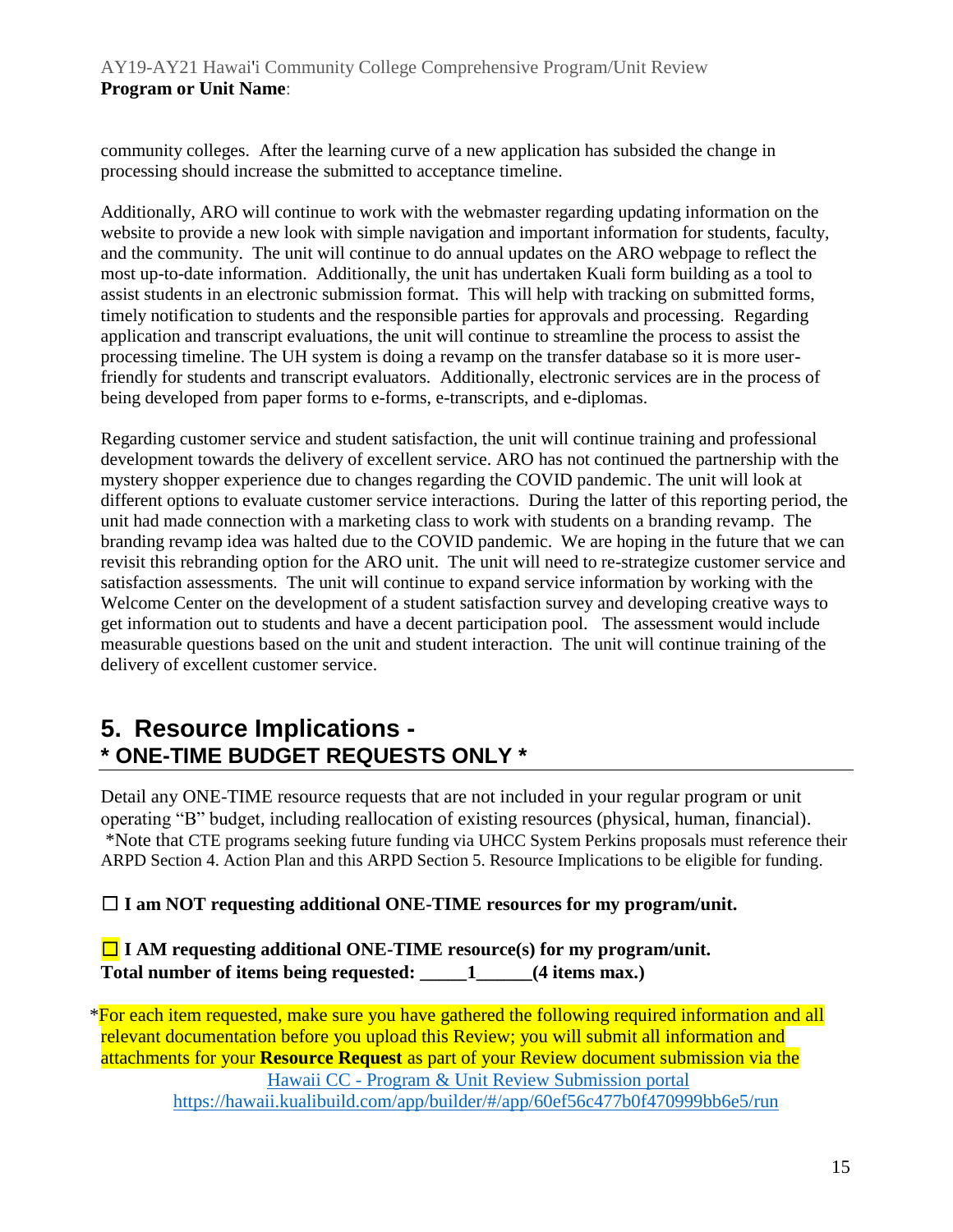- ✓ Item Description
- ✓ Justification
- $\checkmark$  Priority Criteria (must meet at least one of the following):
	- 1. Ensure compliance with mandates and requirements such as laws and regulations, executive orders, board mandates, agreements and contracts and accreditation requirements.
	- 2. Address and/or mitigate issues of liability, including ensuring the health, safety and security of our Kauhale.
	- 3. Expand our commitment to serving all segments of our Hawaii Island community through Pālamanui and satellite centers
	- 4. Address aging infrastructure.
	- 5. Continue efforts to promote integrated student support in closing educational gaps.
	- 6. Leverage resources, investments with returns, or scaling opportunities
	- 7. Promote professional development.

| <b>Category-Specific Information</b> |                                 |                                              |                                   |                                                |
|--------------------------------------|---------------------------------|----------------------------------------------|-----------------------------------|------------------------------------------------|
| Equipment                            | <b>Estimated Date</b><br>Needed | Quantity / Number of<br>Units; Cost per Unit | Total Cost (with<br>$S\&H$ , tax) | On Inventory List<br>$(Y/N)$ ; Decal #, Reason |
|                                      |                                 |                                              |                                   | replacing                                      |
| <b>Facilities</b>                    | <b>Estimated Date</b>           | <b>Total Cost</b>                            | Monthly/Yearly                    | <b>Utilities Required</b>                      |
| <b>Modification</b>                  | Needed                          |                                              | <b>Recurring Costs</b>            |                                                |
| <b>Personnel</b>                     | <b>Estimated Date</b>           | FTE; Position Type;                          | <b>Estimated Salary</b>           | Was an Existing                                |
| <b>Resource</b>                      | Needed                          | <b>Position Title</b>                        |                                   | Position Abolished?                            |
|                                      |                                 |                                              |                                   | $(Y/N)$ ; Position #                           |
| <b>Professional</b>                  | <b>Estimated Date</b>           | Have you applied                             | Professional                      | PD Details; Impact;                            |
| <b>Development</b>                   | Needed                          | before $(Y/N)$ ; was it                      | Development Type                  | <b>Total Cost</b>                              |
|                                      |                                 | approved?                                    |                                   |                                                |
| <b>Reallocation</b>                  | <b>Estimated Date</b>           | <b>Total Cost</b>                            | Monthly/Yearly                    | <b>Reallocation Proposal</b>                   |
|                                      | Needed                          |                                              | <b>Recurring Costs</b>            |                                                |

## **6. Optional: Edits to Occupation List for Instructional Programs**

Review the Standard Occupational Classification (SOC) codes listed for your Instructional Program and verify that the occupations listed align with the program learning outcomes. Program graduates should be prepared to enter the occupations listed upon program completion. Indicate in this section if the program is requesting removal or additions to the occupation list.

#### ☐ **I am NOT requesting changes to the SOC codes/occupations listed for my program.**

#### ☐ **I am requesting changes to the SOC codes/occupations listed for my program.** [O\\*Net CIP-SOC Code Look-up](http://www.onetonline.org/) *\*in the Crosswalks box, choose "Education," then enter CIP number to see related SOC codes*

List below each SOC code for which change is being requested and include details of requested code deletions and/or additions. Include justification for all requested changes.